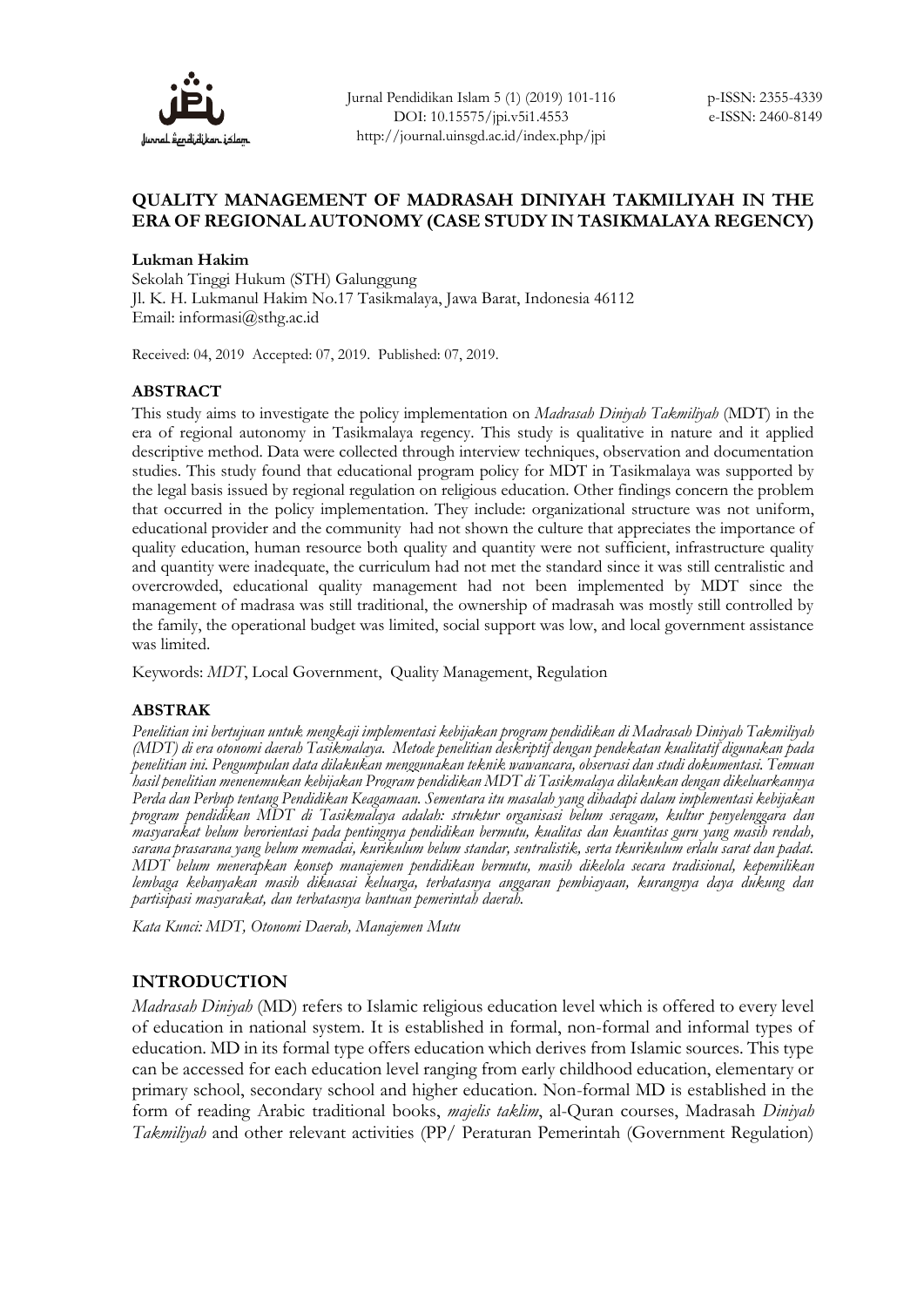No. 55 year 2007). This religious education may serve as one possible effort that can boost students' character education (Omeri, 2015).

*Madrasah Diniyah Takmiliyah* (MDT) is aimed at providing Islamic education for students in elementary school, junior high school and senior high school to strengthen their faith to Allah and their religious practices. MDT can be conducted either using a hierarchy or nonhierarchical. It can be implemented in a mosque or other places (PP No. 55 year 2007). This religious education institution can work hand in hand with formal schools to prepare students to deal with global challenge (Istiarsono, 2016).

MDT has several educational levels namely; *Madrasah Diniyah Takmiliyah Awaliyah* (MDTA), *Madrasah Diniyah Takmiliyah Wustho* (MDTW), *Madrasah Diniyah Takmiliyah Ulya* (MDTU). MDTA refers to Islamic religious education which is equivalent to elementary school. It offers four levels or years and the number of study hours is 18 hours a week (Kementerian Agama Republik Indonesia, 2007). MDTW is designed for religious education in junior high school. It has 2 years duration for learning with a total of 18 hours of study hours per week. MDTU, is aimed at fulfilling religious education for the student in senior high school. It has 2 (two) year study period with a total number of study hours of 18 hours per week (Arifin, 2013).

The development of the MDT is motivated by parents' anxiety, who feel that religious education in public schools is not sufficient and to some extent failed to equip their children to be able to learn Islamic teachings as expected. Given this situation, MDT can play its role to meet the society need. Although MDT has received little attention from the government, both budget fulfilment and human resource assistance. In addition it faces several problems and challenges to operate (Muhaemin, 2012). Despite this condition, this institution has an important role in the national education system (Fadjar, 1998)

MDT has received legal basis that has been documented and issued by the government. It is recognized by the *UU/ Undang-Undang* (Law) No. 20 year 2003 concerning the National Education System. This law was subsequently transformed into (PP No. 55 year 2007) concerning Religious Education and Religious Education. Unfortunately, its implementation has not run optimally. According to (Daulay, 2009) there are several problems experienced by the MDT that cause a burden to run optimally its educational service. The problems experienced by the MDT include the problem of teaching staff, facilities, infrastructure, time, funding or financing and management organizations. The government's policy on education has alignments with the MDT. Long before the issuance of UU no. 20 year 2003, the MDT is known as a *madrasah* which has the role to complete and adds Religious Education for children who attend public schools from morning to noon. Students in the afternoon attend religious education at MDT (Daulay, 2009).

Government policies concerning the existence of MDT is a response to the social need. The output of education from MDT can be used as a reference for students to achieve national education goals, especially the goal of generating Indonesian people who are faithful, devoted, and have good moral character. This is in line with (Mulyasana, 2011) opinion. He emphasized that quality education serves as a tool to empower all potential students towards the level of perfection as human beings. It means that education is directed at the formation of people who are faithful and pious, noble, healthy, knowledgeable, capable, creative, independent, and responsible and democratic citizens.

Studies show that quality management influences quality education (Lubis, 2014). On that basis, it is time for managers of Islamic religious education institutions such as MDT to make changes. According to (Mulyasana, 2011) to support the achievement in implementing quality education, principals of educational institutions must take steps that are more effective, efficient and productive to achieve their educational goals. Education service providers can at least empower their institutions in accordance with their conditions and abilities. They are at least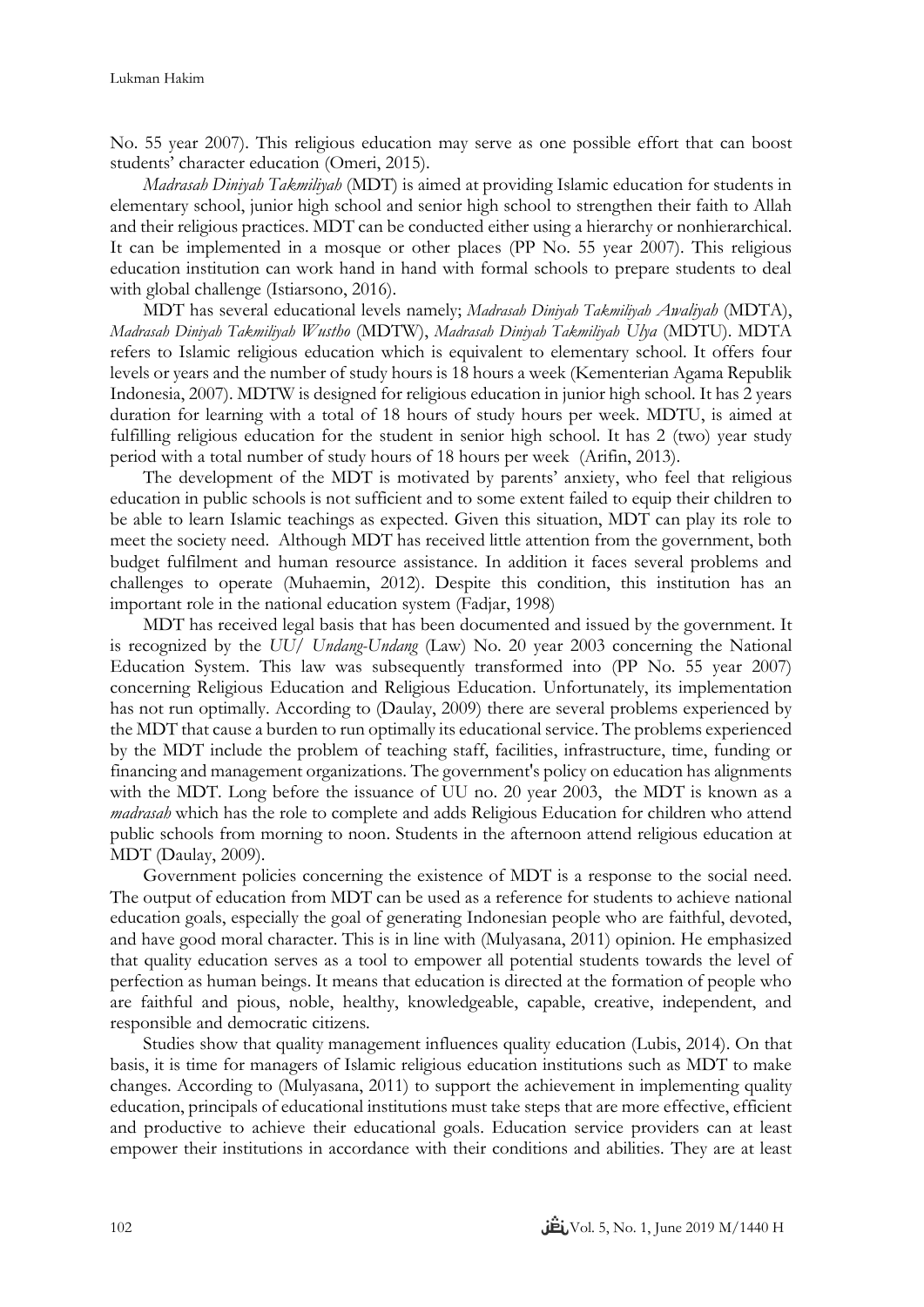able to provide support to institutions that are considered healthy and treat institutions that are considered in trouble. This is analogous to farmers who provide fertilization on healthy plants and spray antihypertensive drugs on plants that are subject to disease pests.

One of the factors that drive the improvement of MDT quality is the alignment of government policies. Government policy is very strategic for improving quality education in the era of regional autonomy. This is in line with the statements from Mark Olsen, John Codd and Anne-Marie O'Neil in (Nugroho, 2008). They view that education policy is the key to excellence and assists countries in global competition. Educational policies need to be prioritized in the era of globalization. One of the main arguments is that globalization brings the value of democracy. The result of democracy is a democracy that is supported by education. For instance the implementation of School based management is to improve school management and educational service (Deswary, 2012).

In Indonesia, there are many cities and regencies that play a role in regional autonomy. One of them is Tasikmalaya Regency which is also known as *Santri City.* With a significant amount of MDT religious education and Islamic boarding schools, this regency deserves that title. Unfortunately, it has a problem concerning how to manage this Islamic educational potential. There is a hope to solve the problem by seizing government policy on education. This policy includes regional autonomy, the autonomy of education and education standardization policies.

Local government of Tasikmalaya regency has issued several policies relating to efforts to improve the quality of MDT, including (1) Perda/Peraturan Daerah (Local government regulation) No. 8 year 2009 concerning Compulsory Education program in Religious Education; (2) Perda/ Peraturan Daerah (Local government regulation) No. 6 year 2006 concerning Compulsory Education in Religious Education Program As part of the Compulsory Basic Education Program; (3) Perbup/ Peraturan Bupati (Regent Regulation) No. 7 year 2006 concerning Guidelines for Accreditation of Madrasa; and (4) Perbup/ Peraturan Bupati (Regent Regulation No. 30 year 2007 concerning Mandatory MDT Education. These regulation concern the implementation of MDT in Tasikmalaya.

MDT can survive and strive if it works hard to deliver its service and applies total quality management. One of the total quality management theories is proposed by (Juran & Gryna, 2004). His theory is frequently used to analyze the quality of education delivered by the school. The theory is known as the Quality Trilogy Concept, namely: planning, control and improvement quality. This theory states that quality management will be applied to assess and simultaneously analyze the quality management capabilities carried out by the management of the school. In this study, the theory is used to analyze MDT in Tasikmalaya Regency. Furthermore, the theory is used as a tool to measure local government policies on MDT. According to the thought of Joseph M. Juran quoted from (Arcaro, 2005), the focal point of the philosophy of quality management is an organizational belief in individual productivity. Quality can be guaranteed by ensuring that each individual has the space needed to carry out his job properly.

The studies on quality management for school have been reported by researchers. Unfortunately there is a lack in literature concerning research on quality management for MDT education especially in a particular regency or city in Indonesia.In connection with the description above, this study uses quality management as a reference and framework in analyzing the implementation of quality education of MDT amid changes in the era of regional autonomy and national standardization of education. Through this research, the quality of MDT will be described through the application of quality management.

Based on the description above, this study is aimed at investigating the implementation of educational program policy, exploring strategies of policy implementation, and analyzing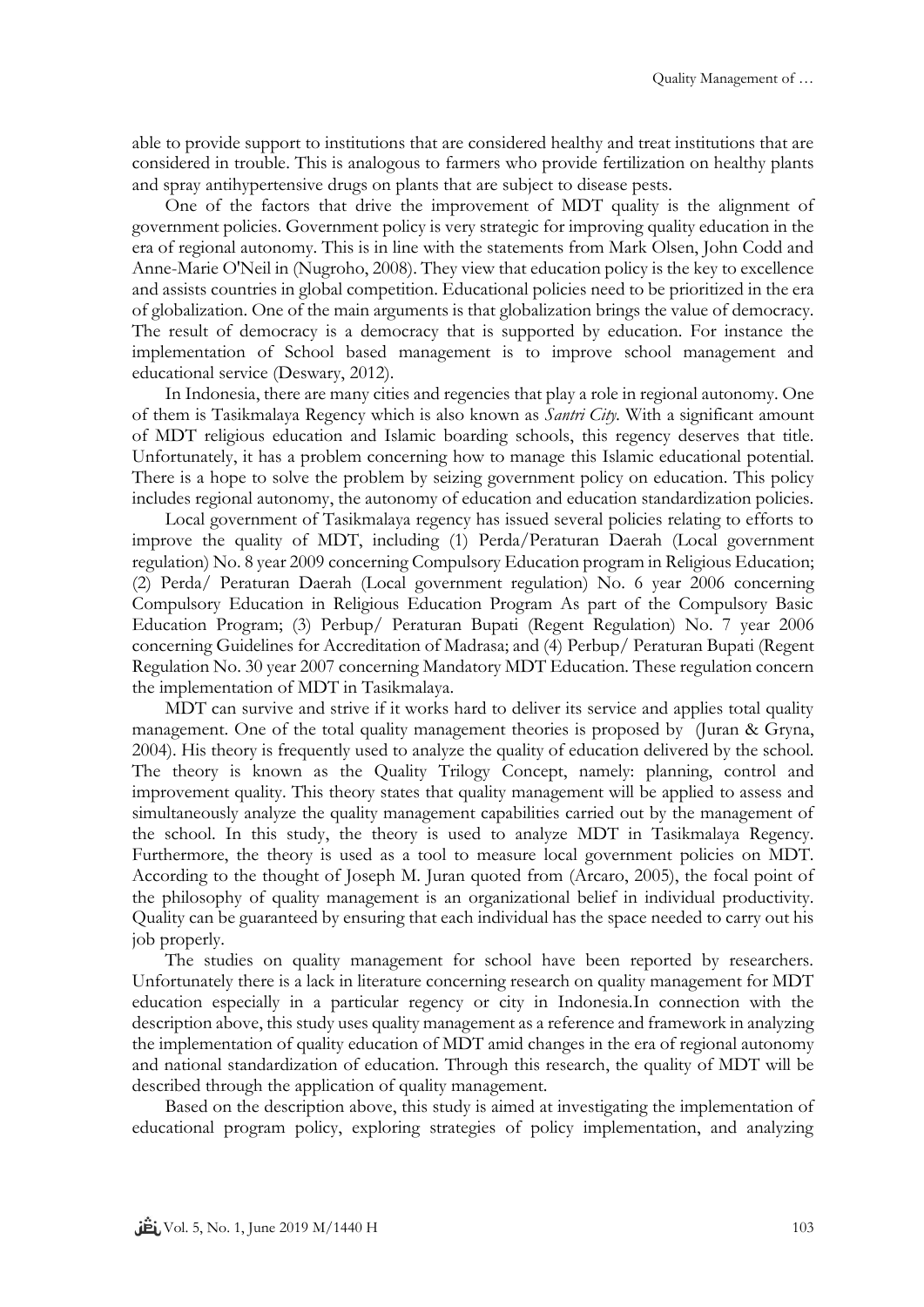problems facing MDT and exploring efforts to improve quality education in MDT in in the Era of Regional Autonomy.

## **METHOD**

This research is a qualitative research with a descriptive method. It is chosen because this study describes the characteristic of the population or phenomenon. Qualitative research is rooted in scientific background (Moleong, 2001).

The data collection techniques were carried out by observation, interview and documentation study. Observation is one of the techniques used by researchers to obtain information in relation to the context of management of the implementation of quality education in MDT education in Tasikmalaya, so that researchers can obtain conclusive information. Interviews focused on a particular problem (focused interview) and open ended interviews which contain questions that move from one subject to another as long as it relates to the problem under study. This interview explained its aspects which concern the management of the implementation of quality education in the education of MDT in Tasikmalaya in the implementation of MDT non-formal religious education. Documentation consists of personal writings such as diaries, letters and official documents. Many personal writings contain subjective elements and can be doubted their truth. If it is related to the interests of the data needed, this personal writing is very important source of data.

This study uses Nasution's recommended steps (1988) , namely data reduction, data display and conclusion and verification. Furthermore verification activities take place in line with member checks, triangulation and audit trials.these steps were taken to ensure the reliability and validity of the study.

# **RESULTS AND DISCUSSION**

# **The Policy and Quality Education Program in MDT Tasikmalaya in the Era of Regional Autonomy**

There are several policies in Tasikmalaya which are related to MDT education, namely: (1) Perda No. 6 year 2006 concerning the Compulsory Education Learning Program as part of the Compulsory Basic Education Program; (2) Perbup no. 7 year 2006 concerning Guidelines for Accreditation of Madrasah; (3) Perbup No. 30 year 2007 concerning Madrasah Diniyah Awaliyah Madrasah Curriculum; and (4) Perda No. 8 year 2009 concerning Obligation to Study Religious Education.

Through the regulations mentioned above, the Tasikmalaya Regency Government has supported the implementation of MDT. Considering big supports from Tasikmalaya Regent, the Ministry of Religion of the Republic of Indonesia awarded him with 10 other regional regents in 2011. They were regarded as supporting regents who contribute and pay great attention to MDT.

The Ministry of Religion of Tasikmalaya Regency strongly supported the issuance of several regulations relating to the MDT. This is in line with the statement from the Head of the Administrative Section of the Ministry of Religion of Tasikmalaya Regency. The Regional Government of Tasikmalaya Regency has set the budgeting for the development of *madrasah* and intensive provision for honorary *madrasah* teachers. The regional government issued several supporting regulation for MDT. It includes: Perbup No. 6 year 2006 concerning Compulsory Education Program, Intruksi Bupati No. 3 year 2007 concerning Implementation of Mandatory Education Education Program, Perbup No. 30 year 2007 concerning Curriculum for MDTA, Intruksi Bupati No. 4 year 2007 concerning monitoring, evaluation and the facilities for implementing compulsory religious education programs, including regent regulation number 7 year 2007 concerning accreditation of MDT, Perbup No. 33 year 2008 concerning standards for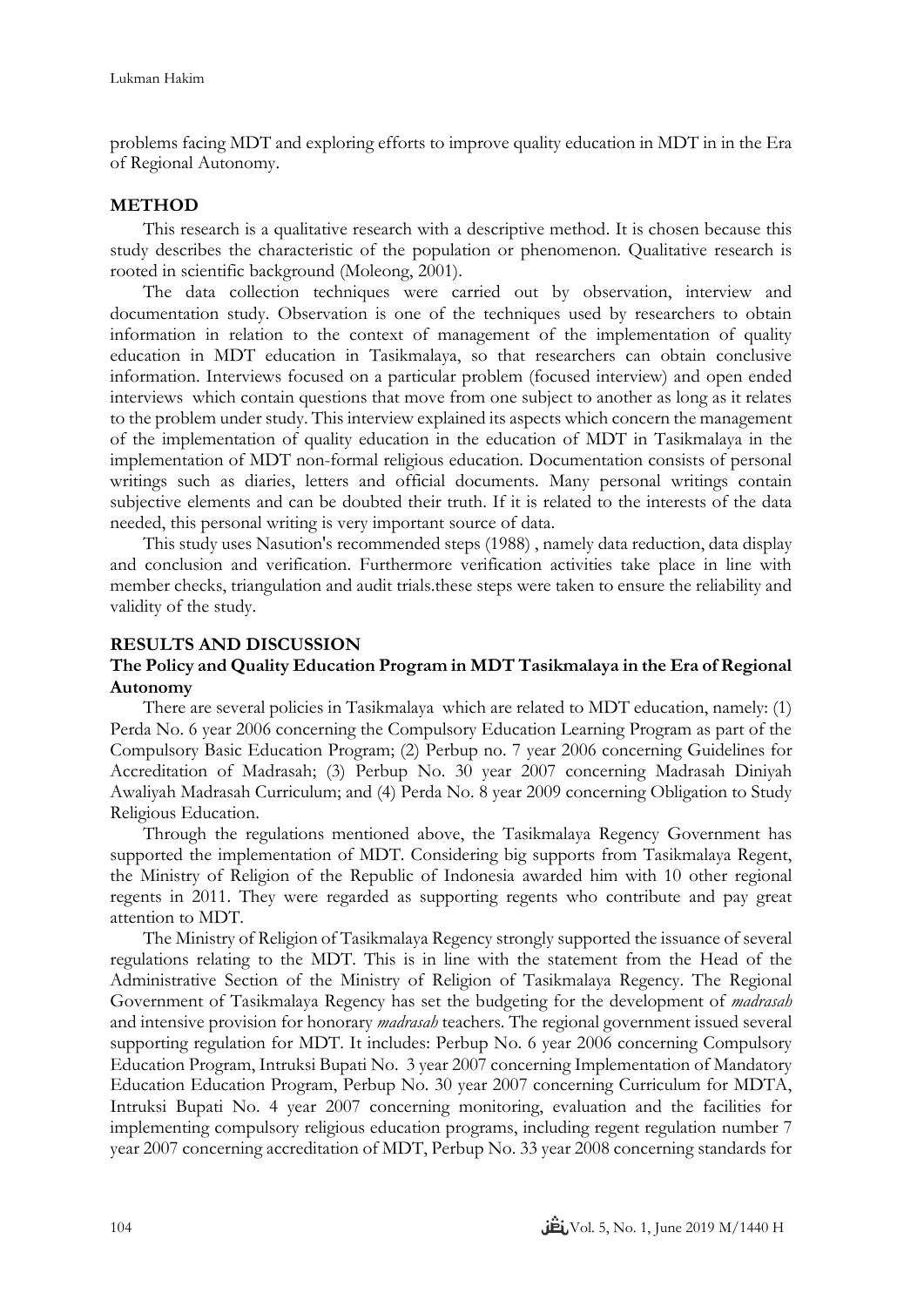the contents of the *Ahlak Mulia* Self-Development Program in Schools and *Madrasas*, Perda No. 8 year 2009 concerning compulsory education on Islamic Religious Education. These regulation are clear evidence of the strong support from the regional government in promoting and managing MDT in Tasikmalaya.

The policies on religious education especially MDT was aimed, to strive, expand and equalize opportunities to obtain quality Islamic religious education for every citizen of the Muslim community. They were designed to provide basic level on Islamic religious education for children of the Muslim community to develop their potential to understand and practice the values of Islamic teachings. Their Islamic knowledge provides a guarantee to ensure equality for the implementation of Islamic religious education.

The policies on MDT have several objectives. The objectives include: to improve students' understanding and practice on Islamic teachings and values, to prepare knowledgeable, critical, creative, innovative Islamic religious scholars who are expected to be able to educate people who possess faith, piety and noble character, to support the expansion of opportunities to obtain quality Islamic religious education for every citizen,. In addition, the policy also serves to prepare Muslim students to become members of the community who understand and practice the values of Islamic teachings and / or become Islamic scholars and are able to maintain peace and harmony in internal and inter-religious relations.

In terms of target, the policies on MDT issued by Tasikmalaya regency is to meet the demand of Islamic religious education students who are expected to study additional knowledge on Islamic religious education during their compulsory basic education period the policies also try to reach adolescents, adults and parents to cater their Islamic religious education.

In the context of equal access to Islamic education Indonesian Compulsory Education, the policies on MDT are important. For students, the policies are beneficial since they develop their potential to understand and practice the values of Islamic teachings. The policies guarantee comfort and certainty on the issue of equality for the implementation of Islamic religious education, especially the MDT. This condition will ensure students' right to access Islamic religious education can be fulfilled.

## **Strategies to Implement Quality Education Policies for MDT Program in Tasikmalaya in the Era of Regional Autonomy**

Having discussed the policies on MDT, this study elaborates findings on the strategies to implement the policies. The Government of Tasikmalaya regency, represented by Education and Culture agency, and the regional office for Ministry of Religion affair have improved the quality of education for MDT by issuing several policies. These policies serve as a legal basis to implement quality education in MDT.

The issuance of these regulations is a strategic step for the Tasikmalaya Regency Government in improving the quality education of MDT. Applying these regulations, Tasikmalaya Government requires children to take part in Islamic religious education in MDT. Having educated in MDT, students are certified. Their certificate from MDT are necessary requirement for them to enroll in school. Without the certificate from MDT, they are not able to access compulsory education.

To implement the policies, there are several strategies to improve the quality of education in MDT. The strategies include:

- 1. Requiring the community to attend MDT as a compulsory education.
- 2. Placing MDT education as part of the compulsory education program for basic education.
- 3. Establishing MDT standard curriculum to improve teaching and learning activities.
- 4. Providing guidelines for MDT accreditation.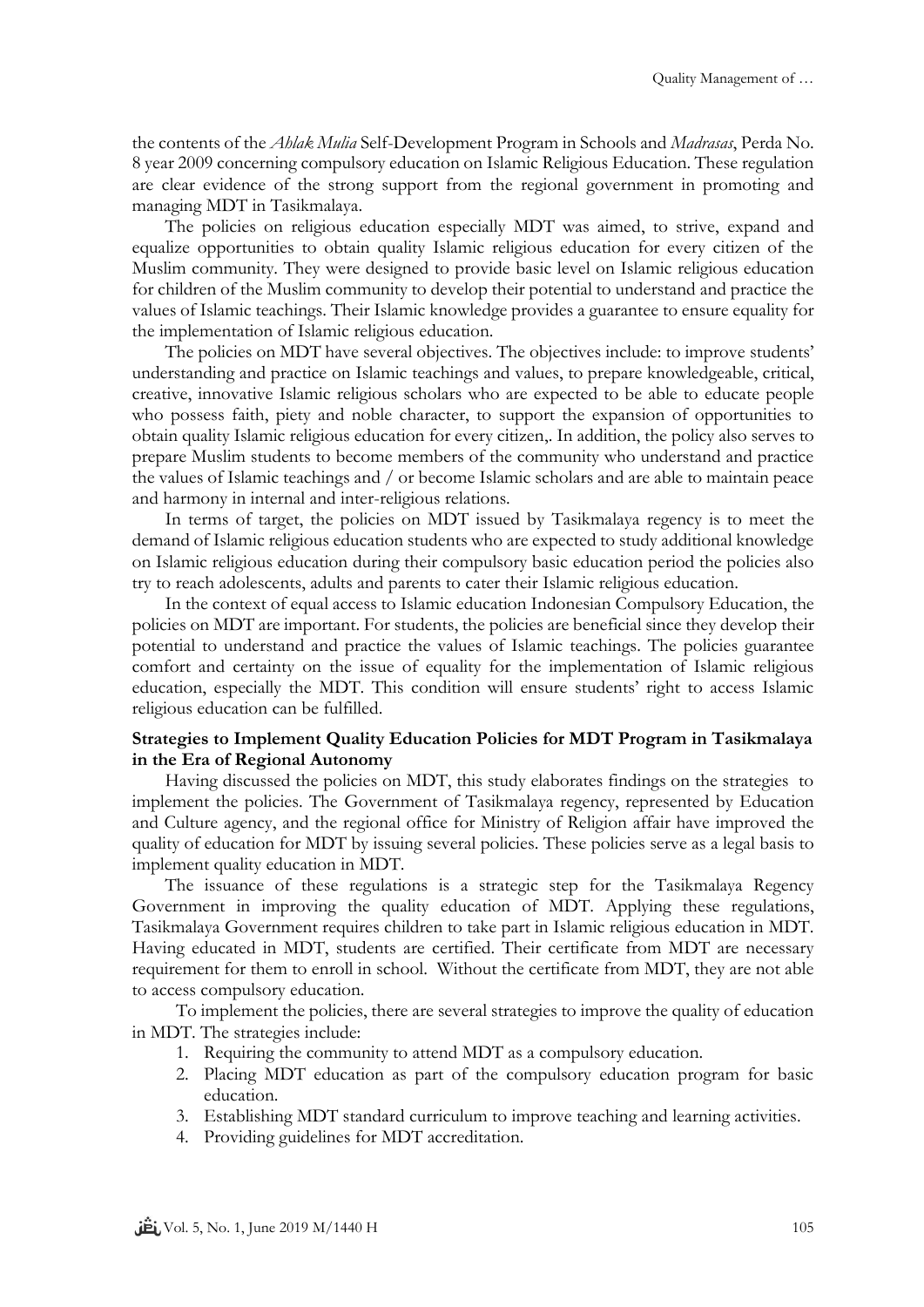Those strategies above should be taken into consideration to improve and empower MDT education in the society. A policy strategy in the form of establishing the position of MDT as religious education will empower MDT position in national education system and serve as one of the compulsory basic education program. The existence of curriculum and guidelines for accreditation in the MDT surely encourages the realization of quality education in the madrasah.

Other strategies have also been implemented by the government to implement policies on MDT. The local government has promoted MDT education into its powerful position by making MDT certificate as a compulsory requirement for children to enroll in the school. This is a strong strategy to force the society to prioritize MDT education for their children. Students who had graduated from education in the MDT received certificate and their certificate can be used to meet the requirement for school enrolment. This policy is stipulated in Perda no. 8 year 2009 Article 5 from paragraph (1) to paragraph (5). In a detailed description, those paragraph state as follows: (1) Students who have fulfilled the Islamic religious education competency standard are given certificate of graduation; (2). A certificate of graduation in Islamic religious education is one of the requirements to continue at advanced formal education levels; (3) For students who do not have a diploma or certificate of graduation, a respective school must carry out a special program to cater their need for religious education.

Determining the responsibility to ensure the sustainability of quality education in MDT has been one of the strategy to improve MDT education. The local Government together with the office of Ministry of Religion affairs in Tasikmalaya had been appointed as the responsible institutions to implement quality education in the MDT. This is stated in the policy of Perda no. 8 year 2009 Article 6 from paragraph (1) to paragraph (3) and Article 7 from paragraph (1) to paragraph (3).

The government conducted evaluation and supervision program to ensure quality education policy for MDT. Based on the provisions of local government regulation number 8 year 2009 Article 8 paragraph (1) which states that responsible party that conduct evaluations and supervision for MDT quality education programs is the regent itself. The regent uses a mechanism to delegate its authority to the Education and Culture Office, Office for Religion affairs department in Tasikmalaya and representative social figure from society.

Based on the findings described above, it can be concluded that there are several strategies that were implemented by the Tasikmalaya government to ensure quality education for MDT. One of the strategies primarily concerns the issuance of several policies relating to the implementation of general Islamic religious education and MDT, especially such as Local Government Regulations, Regent Regulations. Another strategy is the implementation of quality education for MDT by its managerial team.

## **Problems in Developing Quality Education for MDT**

There are several problems in implementing quality education for MDT. The problems fall into structural and cultural type. Structurally, MDT belongs to the Ministry of Religion affairs. This ministry is responsible to provide financing for MDT. In practice, MDT suffers some disparity in terms of funding. The allocation proposed for MDT is different from the funds received by the MDT. This problem must be solved. MDT under the auspices of the Religious Affairs Office of the Tasikmalaya Regency Government should have a similar right. In other words, MDT needs funding allocation that is equal in terms of its budget with formal schools under the ministry of education. The unit cost per student must be the same between formal schools with the MDT.

In addition to the structural problem, MDT suffered a cultural problem. Cultural barriers had something to do with the social perception of MDT institution. MDT is in a position which is inferior to formal schools. For parents especially the upper-middle class, they preferred formal schools compared to MDT. It had not become the main choice of the community in enrolling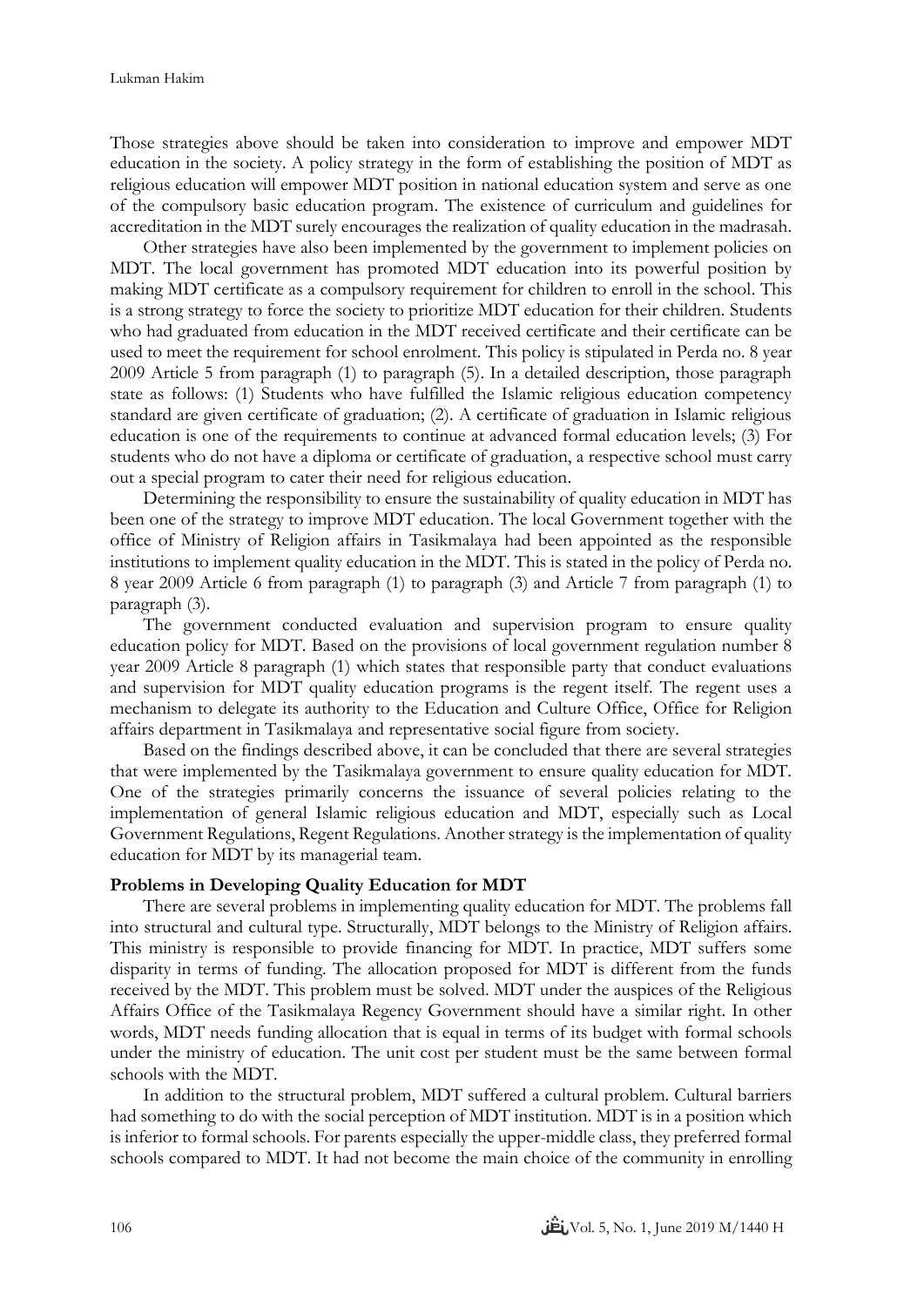their children for education. This poor condition requires MDT to apply the principle of schoolbased management to empower its educational institution. The basic principle of the schoolbased management is that the school gets broader autonomy and responsibility in exploring, utilizing, and directing various resources, both internal and external to improve teaching and learning process in schools. Therefore it is necessary to establish communication which offers benefits to interested parties (stakeholders), the school/*madrasah* council, the supervisors, the heads of the MDT, teachers, parents, students and all members of the community.

Another problem in the implementation of quality education for MDT has something to do with teachers. One of the most important basic components of education is teachers. The quality of education is largely determined by the condition of the teachers. Therefore, teachers must be given huge attention. In fact, the existing situation of MDT teachers was poor in terms of their quality and quantity. They were dependent on the leadership figures. This is to say that the main instructors at the MDT are principals of the MD.

Facilities available in MDT had been a burden to implement quality education in MDT. The teaching and learning process will run smoothly if this process was supported by complete and proper facilities. The issue of facilities is an essential problem in education. The process of improving the quality of education must also be simultaneous to support the teaching and learning process. It may start by providing an adequate building for MDT. Providing educational tools and facilities to assist teaching and learning should also be taken into consideration. It was not easy to provide educational facilities for the MDT. This was caused by the weakness of the resources available at the MDT. This poor condition affected the quality of education. Many MDT institutions lacked funding because they were indeed self-financing or funds from MDT management and their families.

The structure of the curriculum was another problem for the implementation of quality education for MDT. Referring to this problem, MDT (1). had no national curriculum standards; (2) had centralistic curriculum, that is the curriculum resources derived from MDT principals (3) had full and dense content; (4) had no relevance between MDT curriculum and the market share of employment.

Applying quality education management theory, this study concluded that the problems faced by managers of MDT in developing quality education in Tasikmalaya Regency include: planning, control and improvement quality. In terms of quality planning, MDT in Tasikmalaya:

- 1. had not been assessed and published in an organizational planning document as a planning system, both in the form of Public Agency Accountability Report and Public Agency Accountability System.
- 2. had not properly documented planning results, whether in the form of a manual paper or in electronic form via CD, DVD or flash disk.
- 3. Had not determined human resource based on clear competency qualifications in the planning process and decision making on planning has not been.
- 4. Had not involved relevant parties that have competence in planning the implementation to solve the problems. Relevant parties in this context include BAPPEDA/ *Badan Perencanaan Pembangunan Daerah (*the Regional Development Planning Agency), *madrasah* committees, and other agencies. Given this situation, MDT plannings are not comprehensive, especially in disclosure data needed in planning, for example, data on the number of formal *madrasah* in Tasikmalaya, number of productive age of education, number of children dropping out of school, and so forth.
- 5. Had not performed open and transparent planning process. The implementation of planning also seemed closed and it was only carried out by certain people who were appointed and they were not publicized. This exclusive planning was only known and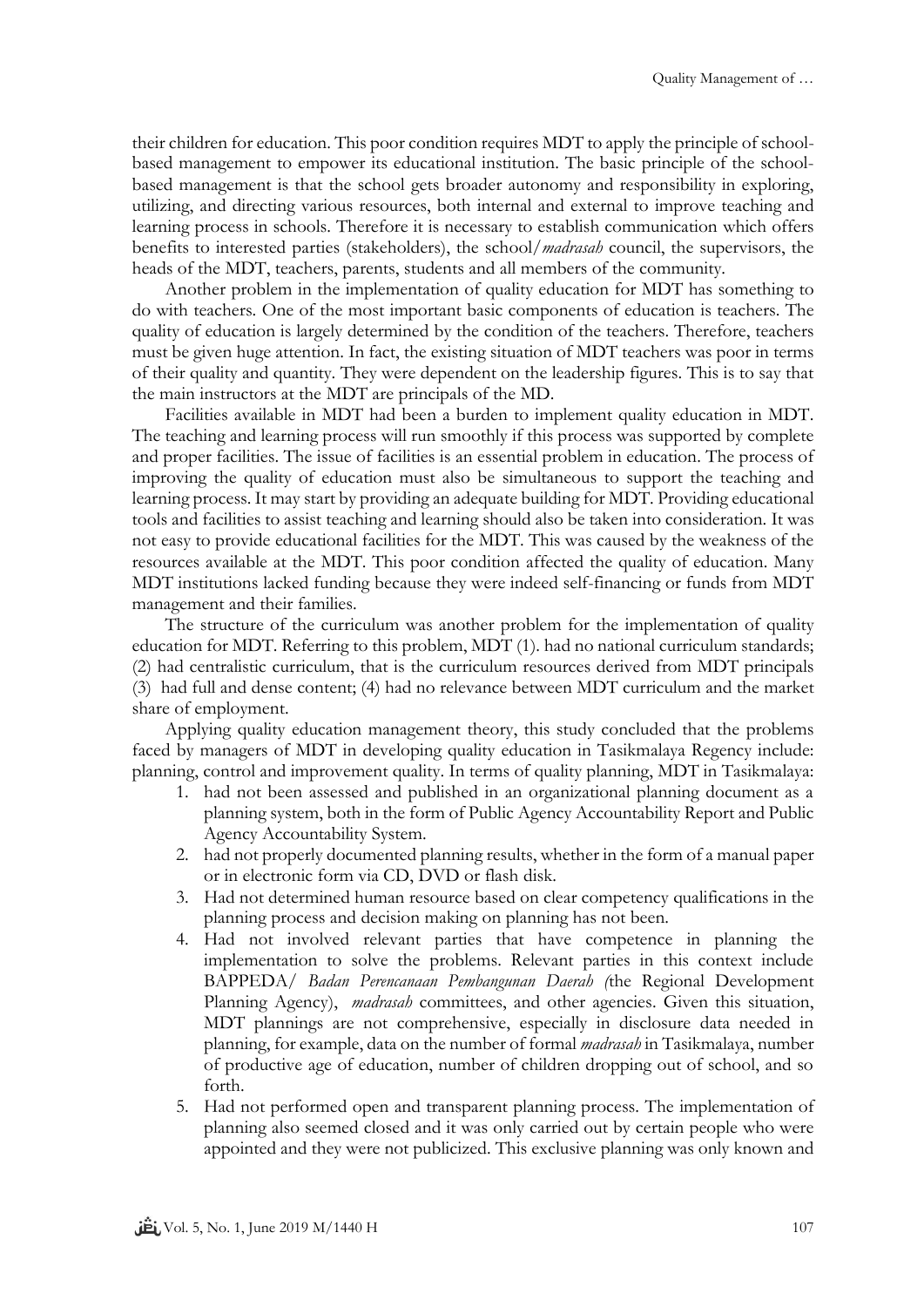thought by some circles. Planning documents should be open and the documents must be tested in the public domain.

- 6. Had not obtained clear information regarding the quality standards of the MDT issued by the government. So that quality planning does not have standard quality standards. As a result, the quality planning in MDT was carried out based on speculation. Sometimes MDT followed quality standard planning from formal education which did not necessarily fit the non-formal education of the MDT.
- 7. Had weak support for capacity building from the government. As a result funding for MDT lacked and caused problem for the implementation of quality education.
- 8. Had less awareness from each of the principals in the MDT in Tasikmalaya Regency in the process of quality planning.
- 9. Had not shown good organizational structure in coordinating. It has become a burden in making a comprehensive plan that accommodates the interests of all parties.
- 10. Had not determined concrete data regarding market segmentation. This data will be used for the purpose of quality planning for the MDT. As a result, quality planning carried out by the MDT, especially in terms of market segmentation was not concrete and not precisely targeted,
- 11. Had not carried out the schedule for planning made by the Ministry of Religion and the Regional Government of Tasikmalaya Regency. This was a problem in planning process. This changed the planning time as well as the implementation time of the planning results.

Having elaborated quality planning, this study is trying to explore quality control in MDT. In terms of quality control, the problems faced in developing quality education in the MDT in Tasikmalaya Regency include:

- 1. The absence of quality standards issued by the Government (Regional Government and Ministry of Religion of Tasikmalaya Regency) or other authorities which serve as guidelines for MDT managers in conducting quality assurance. As a result, the implementation of controls and quality assurance at MDT was carried out based on the initiative of the MDT management without referring to a standardized form.
- 2. The poor capability of MDT principals to carry out concrete evaluations of the quality of their graduates. This, of course, is a problem for MDT in improving the quality of its graduates.
- 3. The difficulty for MDT managers to compare the quality of their graduates in accordance with the expectations and ideal conditions of their graduates.
- 4. Difficulty in making corrective actions towards the poor quality of their graduates. In other words, in quality assurance, MDT could not spot differences and deviations from quality planning in its realization.

Next analysis concerns quality improvement. This study found the problems faced by MDT in developing quality education in Tasikmalaya Regency are as follows:

- 1. The absence of standard quality possessed by the MDT. This had resulted in difficulties to identify errors, weaknesses and shortcomings in the realization of planning. This will be a serious problem for the MDT in an effort to identify the success or failure of the quality planning that it performs.
- 2. The lack of capacity for quality improvement infrastructure. It had resulted in delayed processes and implementation of quality teaching and learning. For example, the lack of ability of MDT students in foreign languages such as Arabic or English was the result of no language laboratory to support learning.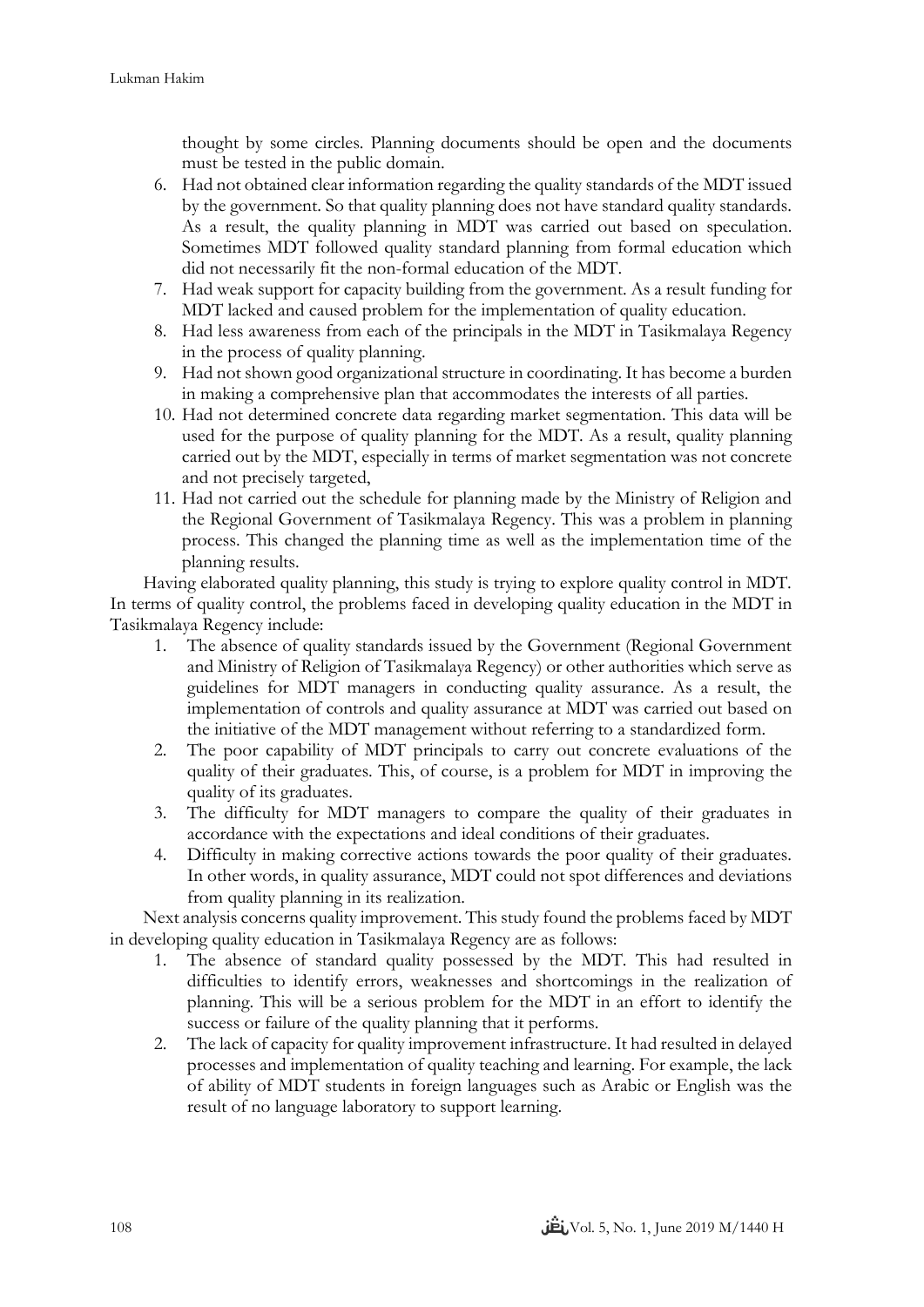- 3. The absence of professional quality assurance team formed internally or externally in the MDT. As a result, finance quality control was carried out by people who have not been certified as auditors. There was not a quality assurance process in madrasah.
- 4. The absence of formal and professional training for personnel who have been appointed by the manager of the MDT to carry out control and quality assurance. As a result, the officers who administered the control and quality assurance worked according to their respective abilities without having much experience about the education quality assurance system.
- 5. The absence of quality assurance analysis tool used by MDT. So the quality assurance team in MDT was not good at diagnosing causes due to the lack of quality education in the MDT.
- 6. The weakness of supporting tools for ensuring quality control. The quality control of human resources was still low. This triggered slow and inaccurate handling of quality problems that MDT encountered. This will be a serious problem in assuring process and quality control,
- 7. The difficulty to reach the target according to the aims and objectives that were planned beforehand.

Based on the description above, it can be concluded that the problems faced by MDT in developing quality education in fall into two categories. They are related to internal problems in the management of the MDT itself and external problems related to the supportive capacity of outsiders, for example the absence of standard quality standards for the MDT issued by the government.

## **Efforts to Improve Quality Education Programs at MDT**

Based on the findings discussed above, it can be concluded that the problems faced by the MDT in improving their quality education include structural, cultural, teaching staff, the facilities, curriculum structure, and quality management. Given these problems, this study offers some possible efforts that must be made in improving quality education in the MDT. Discussion on the solution for each problem will be elaborated as follows:

1. Structure and Culture Problems

The solution to the structural problem of administering the MDT is that it is returned to the *madrasah* position as stipulated in the laws and regulations. It is known that MDT is classified as non-formal religious education if it refers to the *Undang-undang Sistem Pendidikan Nasional/*National Education System UU no. 20 year 2003 (jo UUSPN Number 2 year 1989) concerning the National Education System article 30 paragraph. In Article 1 paragraph (4) PP No. 55 year 2007 concerning Religious and Religious Education, it is stated that: MDT is a community-based Islamic religious education institution that organizes *diniyah* education or in an integrated manner with other types of education (*Kementerian Agama*/Ministry of Religion Affair, 2007: 78). According to Article 8 of PP no. 55 year 2007 paragraph (1) and (2) it is stated that: (1) Religious education (MDT) serves to prepare students to become community members who understand and practice religious values and/or become theologian; (2) Religious education (MDT) aims to form students who understand and practice the values of their religious teachings and / or become broad-minded, critical, creative, innovative and dynamic religious scientists in the intellectual life of a faithful nation. , fearful, and noble.

Even in PP no. 55 year 2007 article 12 starting from paragraph (1) (1) The government and/ or local governments provide educational resources to religious education. (2) The government protects the independence and distinctiveness of religious education as long as it does not conflict with the objectives of national education. (3) The government and/ or independent institutions with authority accredit religious education for guaranteeing and controlling the quality of education in accordance with the National Education Standards. (4)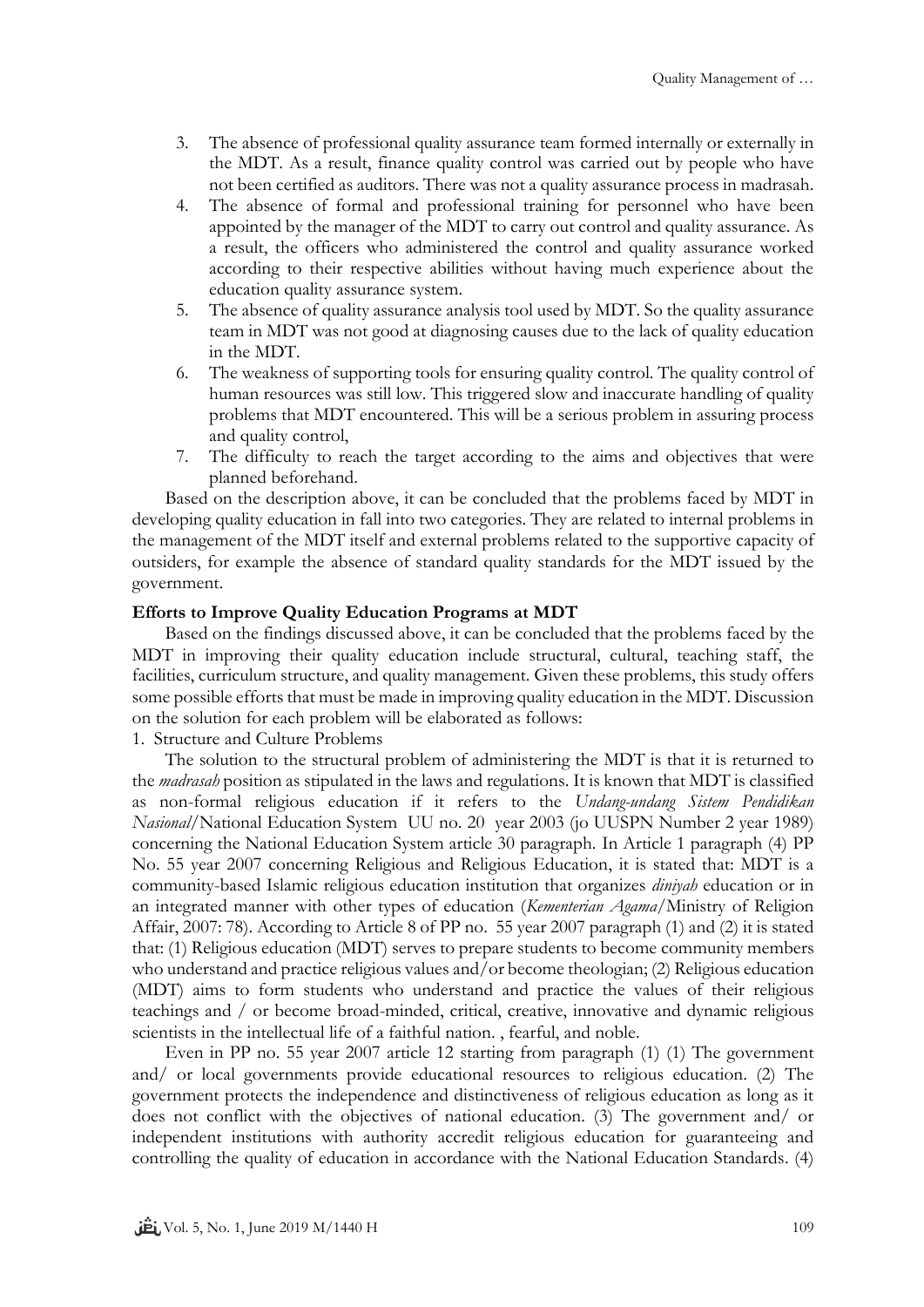Accreditation of religious education as referred to in paragraph (3) is carried out after obtaining consideration from the Minister of Religion .

Based on these provisions, structurally there were actually no problems in the management of the MDT. That is, the Ministry of Religion and the Regional Government have the same authority in the management of the MDT. The only thing that is needed is the existence of a Regional Regulation or Decree of the Regent/ Mayor that divides authority between the Regional Government as an autonomous agency and the Ministry of Religion as a vertical agency, especially the division of authority tasks regarding curriculum designation, provision of operational costs, assistance with operational costs, assistance costs student operations, teacher recruitment, supervision systems, and others.

## 2. Problems with Educators / Teachers

The solution in an effort to improve the quality and quantity of MDT teachers so that the quality of the education is carried out is to return the issue to the position of MDT in the applicable laws and regulations. The reason that MDT is a vertical organization is very irrelevant and contrary to the spirit of regional autonomy which prioritizes public services (read: education). Moreover, PP No. 55 year 2007 concerning Religious Education and Religious Education, states that the district/city government must assist in the implementation of religious and religious education. Article 12 paragraph (1) states that the Government and/or local governments provide educational resources to religious education. Providing assistance for educational resources includes educators, education staff, funds, and other educational facilities and infrastructure. The provision of assistance is distributed fairly to all religious education on all lines, levels and types of education organized by the Government, regional government, and/or the community.

## 3. Problems with Infrastructure

Another problem faced by MDT in improving the implementation of quality education is the limitations of infrastructure facilities. Facilities are very important sub-systems, the problems that occur in MDT were the lack of facilities and facilities such as media lessons, learning tools, libraries, books and so on. To realize the means and pre-education facilities, adequate funds are needed, but as explained above, the obstacle that occurs is a lack of funds in the management of the MDT.

On that basis, the solution to the problem of infrastructure is to encourage the Government, both the Ministry of Religion and the Regional Government to provide facilities for the continuity of learning in the MDT. One way for the Government to provide infrastructure assistance to the MDT is to encourage the issuance of Regional Regulations on mandatory *madrasah diniyah.* In this way, the local Government will automatically provide infrastructure to support the smooth learning process.

## 4. Curriculum Problems

The next problem faced in implementing quality education in the MDT is the curriculum. Generally, the MDT curriculum has not been standardized. The curriculum of the MDT is generally not written. It's just that they determine their books independently. Some refer to the curriculum that was prepared by the Ministry of Religion. There are also those who sporadically determine themselves by measuring the abilities of their students. If measured by the benchmarks of formal education, it is clear that the MDT curriculum is still far from expectations.

In the Tasikmalaya Regency area, for example, there are at least two different characteristics in implementing the Early *Madrasa* curriculum. First, for the MDT in an environment far from the reach of the influence of Islamic boarding schools or outside the pesantren's environment, the use of teaching materials is chosen sporadically. There are those who use Arabic-language books, some are using 'origin of religion' books.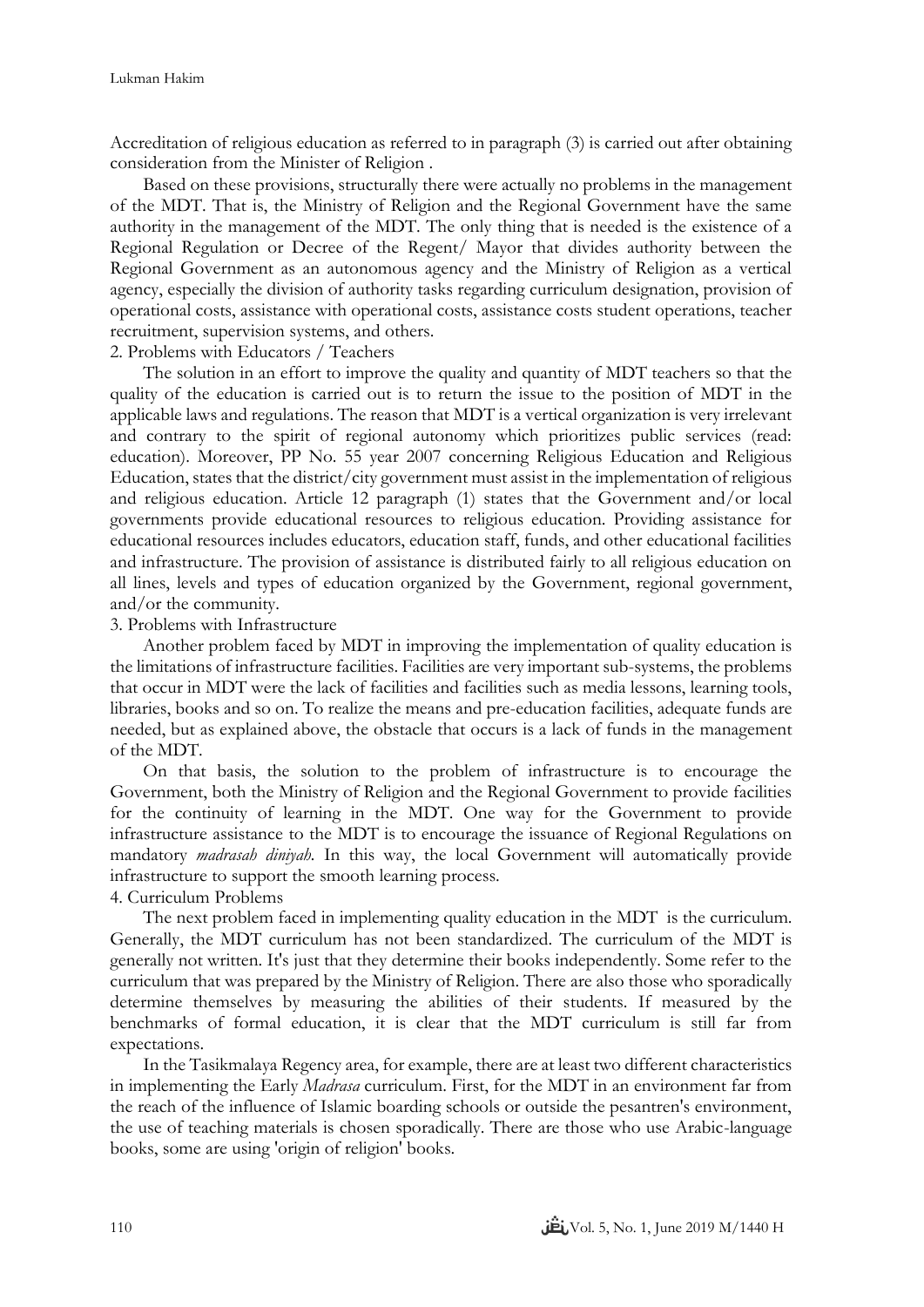It is clear that in general, the competency target of graduates of the *MDT* is the mastery and understanding of Islamic shari'a and reading the Koran properly and correctly, even though the books used are different. For example, there is fiqh that uses a typical book, there are also those who use fiqh books compiled by the Ministry of Religion Team for formal *Madrasah Ibtidaiyah* (Elementary school). The reason that arises is that around it — for example — there is no MI. For this reason, it was felt that religious insight is enough to use these books. Another reason is that they are worried that if Arabic-language books are used, the students will not be able to process the subjects given. This is an evaluation for the Ministry of Religion, that the books compiled by the Directorate of Early Education and Islamic Boarding Schools of the Ministry of Religion did not reach this type of MDT. Secondly, the MDT which is in the network or close to the pesantren environment. Almost all MDT near the pesantren followed the pesantren's standards around it.

After returning the students to take their education, they spread to their respective regions and use the standards used in the Islamic Boarding School to administer the MDT. Although in its realization, it is not fully implemented. For example, the book used as a reference in the preparation level (*tahdhiriyah*) in a pesantren was adopted as a curriculum for the MDT, so that books were printed and reproduced by the Ministry of Religion and given to some unused MDT.

The curriculum problems faced by MDT are unclear or the absence of curriculum standards set by the Regional Government and the Ministry of Religion. As a result the curriculum used by every MDT varies from region to region, so there is no standard size. The impact of all this is the density of the curriculum used by the MDT, and also irregularly.

The solution is the Ministry of Religion must establish a standardized MDT curriculum. Because based on Government Regulation Number 55 of 2007 Early Islamic Madrasahs are an integral part of the national education system which is held on the out-of-school education pathway to fulfil the people's desires about religious education. MDT is an institutionalized institution of religious education outside the school and aims to prepare students to master the knowledge of Islam, which is fostered by the Minister of Religion. Therefore, the Minister of Religion and the Directorate General of Institutional Development of Islamic Religion should establish MDT Curriculum in order to help the community achieve targeted, systematic and structured educational goals. Nevertheless, the community still has the freedom to develop the contents of education, approaches and curriculum content according to the needs and environment of the madrasa. Thus, efforts to resolve curriculum problems faced by providers of quality education at MDT are the issuance of curriculum standards for the MDT by authorized institutions, in this case, the Ministry of Religion.

5. Quality Management Problems

The solution to this problem is the need for quality management of the implementation of quality education in the MDT. Through this quality management, it is expected that the MDT can be directed so that it is expected to produce good graduates and at the same time encourage the growth of the use of quality management by the managers.

The concept of quality management offered as an effort to improve the implementation of quality education in MDT is quality management as Joseph M. Juran's concept as the theoretical basis in this dissertation. The quality management concept from Joseph. M. Juran includes three qualities, namely: quality planning (quality planning), quality control (quality control) and quality improvement (quality improvement). Further explanation regarding the application of Juran quality management in the implementation of quality education in MDT is as follows:

- a. Making quality education planning at MDT in Tasikmalaya District
- b. Quality education control in MDT in Tasikmalaya Regency
- c. Making MDT quality assurance documentation in Tasikmalaya Regency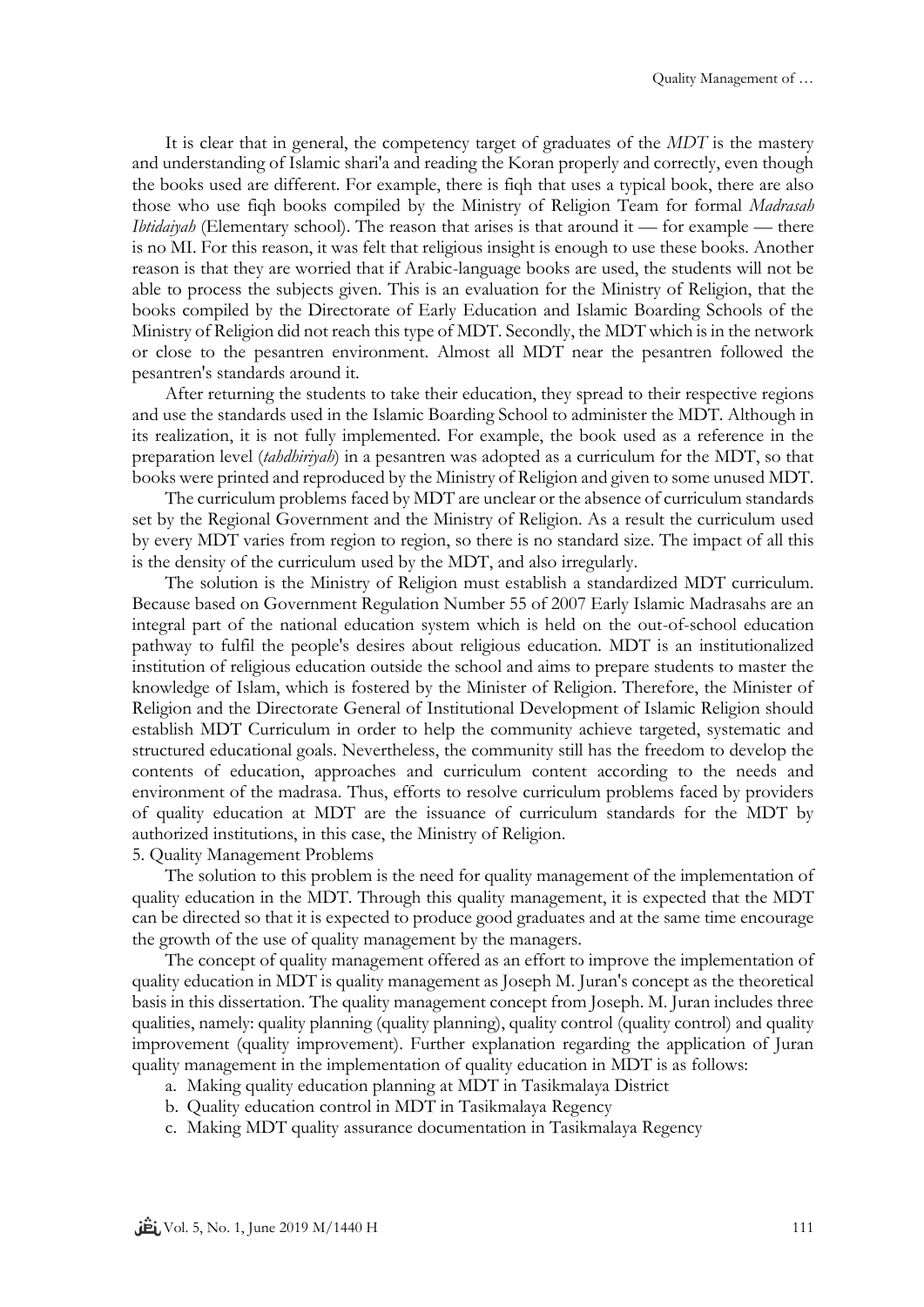d. Carry out the quality assurance process with actions namely planning (Plan), implementation (Do), control (Check), and improvement (Action) better known as the PDCA cycle.

## **Improving the Quality Education of MDT**

For the purpose of this study, quality improvement refers to a process where an established mechanism is maintained so that quality can be achieved sustainably. This includes the location of the sources, people assignment to complete the quality project, employee training in the quality project, permanent structure establishment to pursue quality and maintain the previous achievement. In this study, quality control for MDT was carried out by the government in Tasikmalaya Regency. This was done to improve MDT educational practice to achieve their goals and make their practice better. This study found data regarding the improvement of the quality of education of MDT in Tasikmalaya. The data were taken from interviews with the principals and teachers of MDT.

Quality improvement has a sound basis from Islamic sources. In terms of MDT leadership, the main basis for quality improvement was in the MDT. It was revealed in the word of Allah SWT in the Qur'an, Surat al-Nashr, especially verse 3:

"... then worship in praise of your Lord and ask forgiveness of Him. Indeed, He is the recipient of repentance. "

Based on the verse above, the meaning of repair or change or improvement according to the verse is *Taghfir* or *istighfar* (repent or repentance). In improving the quality education of *madrasah*, it is necessary for principals and teachers of MDT to improve their educational practice to the best level they can. The continuous improvement was carried out continuously (kaizen in terms of management) and was carried out by a team to achieve the desired target set forward by MDT in Tasikmalaya. This is stated in the vision and mission as well as the goals and objectives.

Quality improvement (*istighfar*) in this study refers to the improvement of actions taken after data or information on the results of control. The data were obtained, analyzed and evaluated to improve and refine MDT quality education. The procedure of manual document in Tasikmalaya promised quality that can be achieved more effectively (in a shorter time) and efficient (at a lower cost). In this study, data is the work of the auditor after auditing an activity. Furthermore, the data was processed and analyzed by the Madrasah Official Document unit. The processed results and data analysis were in the form of alternatives to improve the content and format of the quality manual and or quality procedure of the MDT in Tasikmalaya Regency.

MDT Quality improvement was then evaluated in an executive meeting. This meeting was conducted by the leaders of the units, namely principals of the *madrasah,* management of the foundation, the board of teachers, student representatives. There was a regular meeting at least once in a semester. This meeting was designed to improve the contents of the MDT in Tasikmalaya. It was expected that the meeting could boost their performance to achieve the quality that has been promised in a more effective and efficient.

The regular meeting was conducted at the MDT in Tasikmalaya. It was held at the level of the Madrasah Foundation or the Teacher Council of MDT. In the foundation level, the meeting involved *madrasah* principal, participants from the board of teachers, student council, chairperson of the institution, and person in charge of managing madrasah data. For the level of the *Madrasah* Council, the meeting involved chairperson of the madrasah, participants from the Board of teachers, students, and person in charge to manage madrasah data. The executive team at the level of the technical implementation unit at the MDT in Tasikmalaya regency was the core leader in the relevant activity unit and the quality assurance unit for the respective activity unit.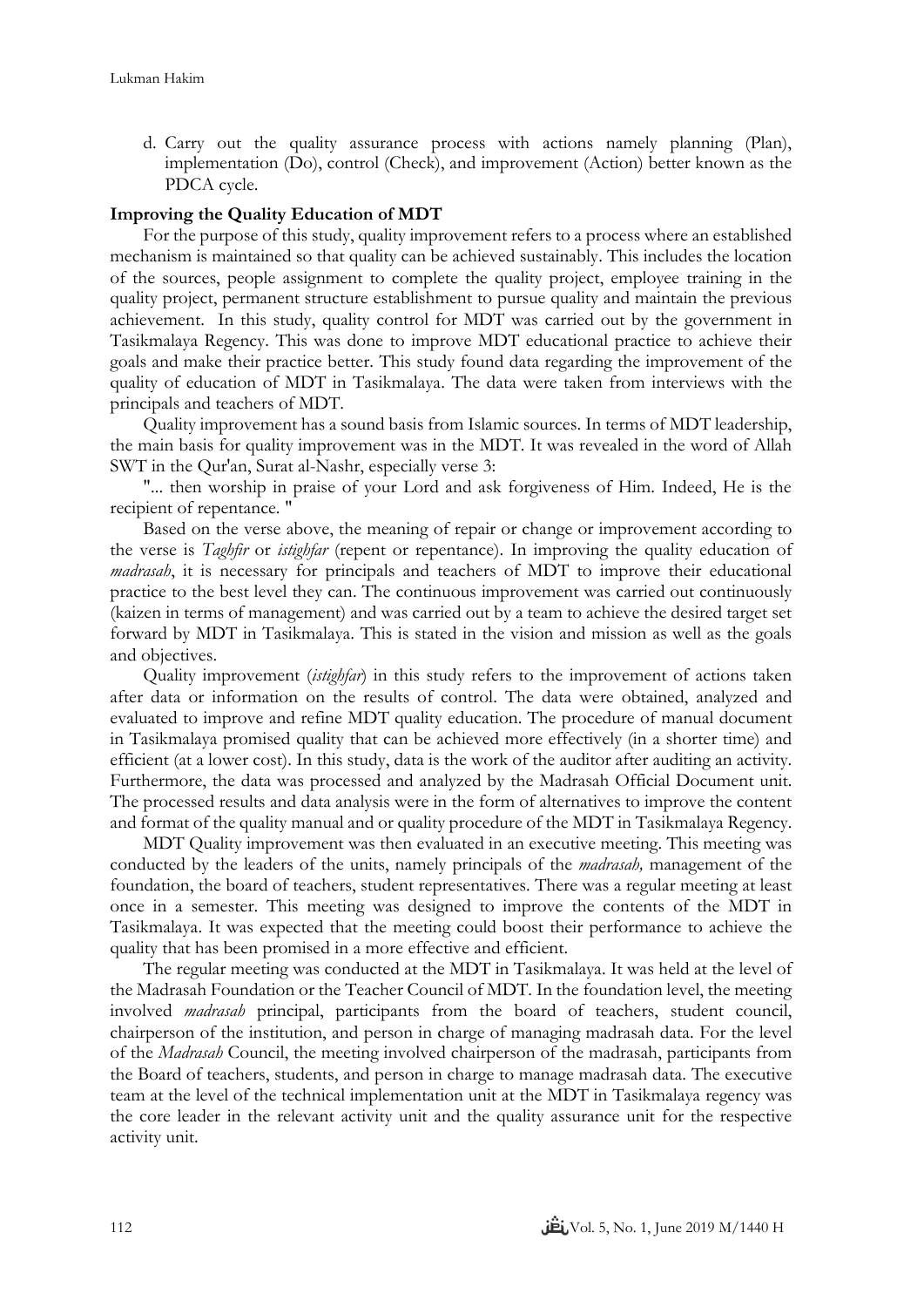The meeting discussed several agenda. The agenda discussed in the management review includes: organizational structure including the adequacy of resources; (2) the results of internal / external quality audits; (3) the results of the implementation of the quality management system of the MDT in Tasikmalaya which were not in accordance with the quality objectives (performance indicators); (4) policies, objectives, and quality management systems of the MDT in Tasikmalaya Regency; (5) corrective and preventive actions; (6) stakeholder complaints; (7) the need for improvement; (8) quality planning; (9) daily operational process performance; (10) evaluating the fulfillment of stakeholder needs and expectations; (11) evaluation of external factors; (12) follow-up from previous management reviews; (13) changes in the conditions of initial assumptions, new technologies, results of research and development, changes in the concept of quality, changes in financial, social and environmental conditions, and changes in laws and regulations; (14) other problems concerning the achievement of quality objectives.

There are some information that management took into consideration for the review. The information include: (1) audit results; (2) feedback from stakeholders; (3) process performance and achievement of quality objectives; (4) status of preventive and repair measures; (5) follow up on the results of previous management reviews; (6) changes that affect the quality management system; and (7) recommendations for improvement. That information serves as input for management to discuss and further take serious steps to ensure quality education.

Management reviews should generate output. The output must include actions to prevent activities that were not in accordance with the plan. Furthermore, input should improve the actions taken to improve the efficiency and effectiveness of educational activities in MDT. Preventive measures were taken to eliminate the main cause or potential cause of the discrepancy between the planned objectives and the results of the activity. All document changes that came from the review process must state implicitly the preventive action that could be applied and recorded. The Preventive actions can include:

- 1. the use of appropriate information sources such as work processes and operations that affect product quality, internal quality audit results, quality records, service reports, and stakeholder complaints to detect, analyze and eliminate potential causes of nonconformity;
- 2. determination of steps needed to deal with problems that required preventive action;
- 3. implementation of control and precautions to ensure the effectiveness of actions;
- 4. Assurance of relevant information on actions that were forwarded to management reviews.

Corrective actions (improving the implementation of activities) to improve quality continuously were carried out routinely by the appointed persons of madrasah activities and formal education. The corrective action taken must be able to eliminate the main causes or potential causes of nonconformities in educational activities. All document changes that are the result of corrective actions must be applied and recorded. Corrective actions must include:

- 1. effective handling of stakeholder complaints and inappropriate process reports;
- 2. investigation of the causes of nonconformities relating to the agent, processes, and documents as well as recording the results of the investigation;
- 3. determination of corrective actions needed to eliminate the causes of nonconformities;
- 4. applying controls to ensure that corrective actions that had been taken were effective.

Based on the above corrective action, the corrected aspects that were most dominantly carried out by MDT in Tasikmalaya were improvements efforts. The improvement usually in terms of additional activities in the madrasah for instance scouts, sport and art development and others.

This institutional improvement, according to MDT principals in Tasikmalaya, was intended as a madrasah effort in anticipating changes that were so rapid and complex. The change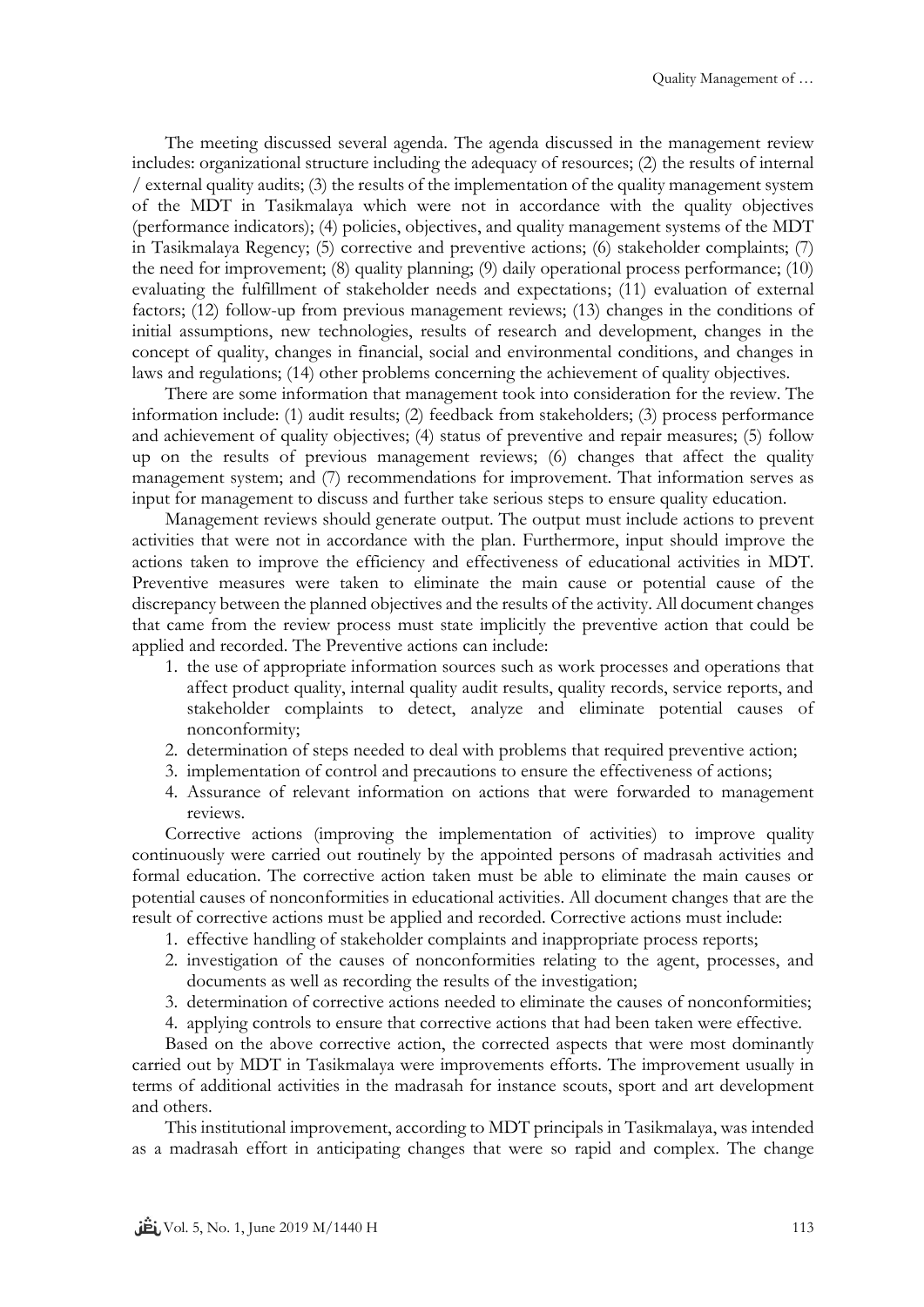concerned immensely in parental choice of education. The community is increasingly critical, open, pragmatic and thinking far ahead in selecting educational choice for their children. This means that within the community there had been paradigm shifts that lead to a more pragmatic view of the benefits of education for the future of humans. Based on that, the policy of the MDT in Tasikmalaya had been a great support for MDT to deliver their best in educational activities.

The most current development of MDT in Tasikmalaya has shown an evolutionary process of thinking. This evolutionary process was implemented not only in the form of planning but also in practical form. The planning and practice took form in the patterns from one stage to another. This happened both in education planning whose objectives were external and internal. The educational goals which were developed by madrasas internally grew into a better circumstance.

The second aspect that was refined in the educational environment of MDT was an improvement in the learning process. This effort was implemented in the learning process by providing student curriculum that integrated Islamic learning with general education. The change towards improvement continued to be carried out by further leadership in the fields of learning methods, models and education systems. At the beginning of the changes, the classification has begun to be well organized, which was done based on the ability of students. To find out the ability of prospective students, the method was to conduct tests or competency tests for prospective students. Those prospective students wanted to enrol MDT in Tasikmalaya.

The latest change was students placement in classes based on their school level. The competency test for students in the class I elementary school was different from the competency test of prospective students who came from a class I senior high school. This was done in an effort to improve the existing class system in the MDT. With this class (*marhalah*) gap pattern, each student will have different levels. The graduates will later obtain a different madrasah diploma.

In order to be compatible with its counterpart in formal school, MDT is adjusted to the classification the way formal schools is. MDT has several levels as follows:

- 1. The level of *Ula*, this level is addressed to students in elementary school, MI/ *Madrasah Ibitidaiyah. This level* starts from class I to class III.
- 2. The level of *Wustho, this is designed for* students sitting in class I to class III junior high school/MTs/*Madrasah Tsanawiyah*).
- 3. The Level of *Ulya, this level is suitable for* students from high school (MA/*Madrasah Aliyah*) who are sitting in class I to class III.

A change in curriculum is another change in the framework of improvement of the education system in the MDT. In order to anticipate and accommodate student input from various backgrounds of religious knowledge. The management of MDT tied to engineer curriculum with the aim that the curriculum could meet students' need.

Efforts were made by MDT management to improve quality education for it students. All possible and feasible program that might be done by MDT must be adjusted to the actual conditions in each educational unit. There are many approaches which are possible to carry out in an effort to raise the quality of Madrasah. The approaches at the same time can elevate the dignity and the pride of MDT institution in the eyes of the wider community. To achieve this, MDT may study from other MDT success story. The excellent MDT had achieved outstanding performance and they might serve as the model for other MDT to learn. Conducting a comparative review to the excellent and superior Madrasah will benefit other struggling MDT at least they will be able to provide motivation and inspire managers of MDT to strive and achieve better in the future. Improving the quality of education in the MDT in Tasikmalaya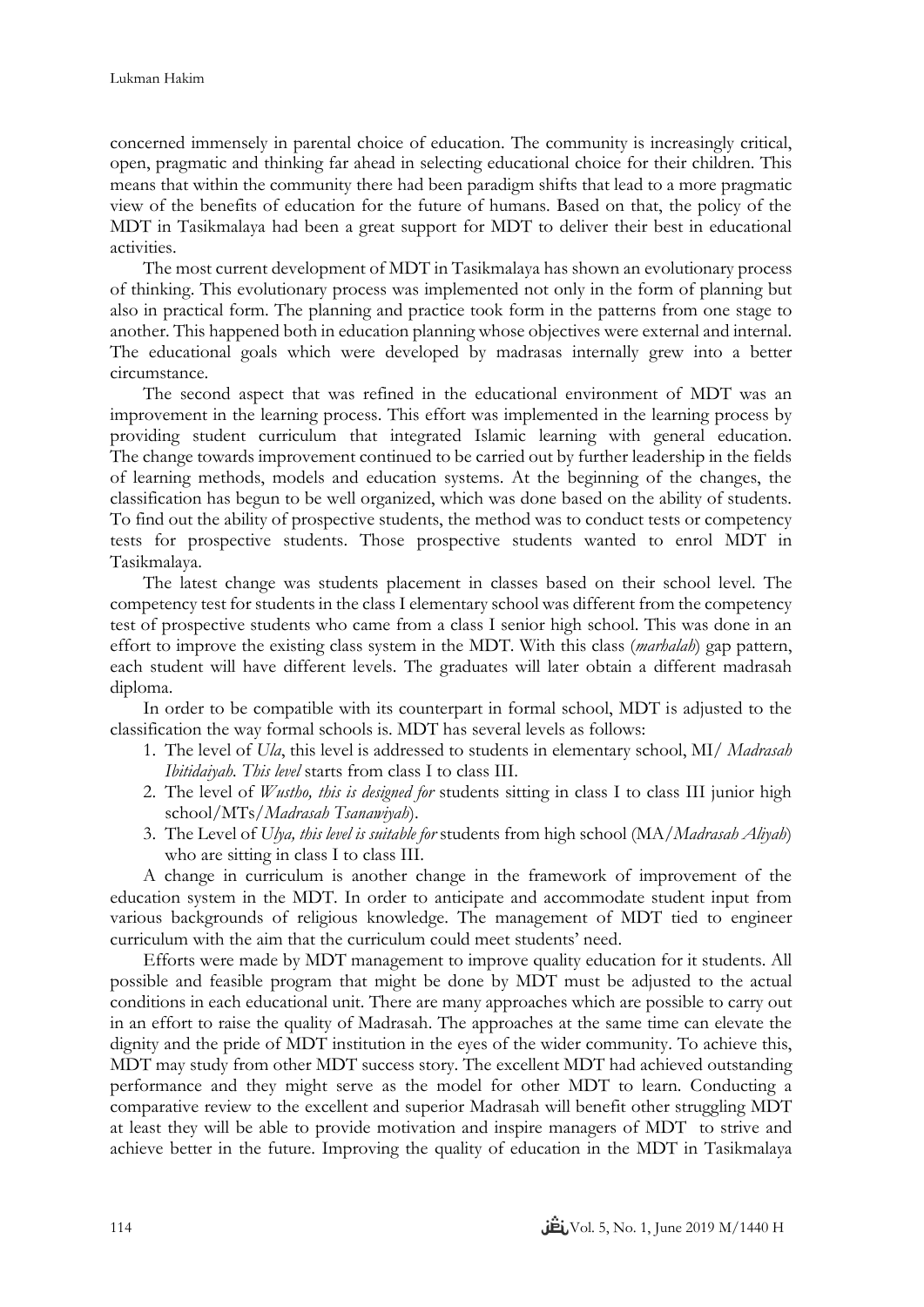Regency does require hard work on the part of MDT management and call for skilled and professional teachers. This takes a long time to achieve and requires a determination to reach continuous improvement.

# **CONCLUSION**

This study was aimed at describing policy regarding MDT implementation, investigating the strategies to implement quality education of MDT, spotting the problems faced by MDT and offering a suggestion for MDT educational improvement. Based on the findings of this study, there are several conclusion to draw. First, local government Policies had a strategic position and played a key role in improving quality education in the MDT in the era of regional autonomy. The policies issued by the Regional Government in improving quality education at the MDT were aimed at facilitating the implementation process, especially to improve the quality of the curriculum, providing incentives for teachers, conducting quality control, and strengthening educational institutions. Local government policies had favoured MDT to help the implementation of quality education. The policy of placing MDT as part of the Nine-Year Basic Education Compulsory Education Program in the era of regional autonomy is an important factor in the Regional Government's policy strategy in improving quality education at early childhood education institutions.

There were several strategies to improve educational activity in MDT. The local Government released several strategies to resolve problems faced by the principals and management of MDT. The strategies were applied to solve budgetary issues, to increase teacher incentives, to provide infrastructure, to conduct supervision, and to ensure quality assurance.

MDT has suffered from several problems. The problems faced by managers of the MDT in an effort to improve quality education in the era of regional autonomy include the problem of dualism in the authority of institutional management between the Education and Culture Department and the Ministry of Religion, the lack of infrastructure, limited budgetary resources, low public interest and enthusiasm towards religious education and poor quality management.

The development of science and technology, modernization and industrialization has led to a paradigm shift in the system, direction and governance of education. MDT, as part of this change, should make significant changes in an effort to improve its educational service. MDT should work hard to change: (1) the community mindset towards religious education: (2) the orientation of learning from teacher-oriaented learning to student-centred learning; (3) institutional information data base to be compatible for data information material; (4) quality management by making quality planning, control, and improvement; (5) a network of cooperation as much as possible with government and private institutions; and (6) policies that are not in favor the improvement of the quality of Islamic early childhood education.

## **BIBLIOGRAPHY**

- Arcaro, J. S. (2005). *Quality Based Education: Formulation Principles and Implementation Steps.* Jakarta: Student Library.
- Arifin, Z. (2013). *Evaluasi Pembelajaran. Bandung*: Remaja Rosdakarya
- Daulay, H. P. (2009). *Dynamics of Islamic Education in Southeast Asia.* Jakarta: Rineka Cipta.
- Deswary, D. 2012. Pemberdayaan Sumber Daya Sekolah melalui Implementasi Manajemen Berbasis Sekolah. *Jurnal Manajemen Pendidikan*. Vol 3 no. 2. Retrieved from http://journal.unj.ac.id/unj/index.php/jmp/article/view/2425
- Fadjar, M. (1998). *Madrasas and the Challenges of Modernity.* Bandung: Mizan.

Instruksi Bupati No. 3 (2007). Pelaksanaan Program Wajib Belajar Pendidikan Keagamaan.

Instruksi Bupati No. 4 (2007). Monitoring, Evaluasi dan Fasilitas pelaksanaan program wajib belajar pendidikan keagamaan.